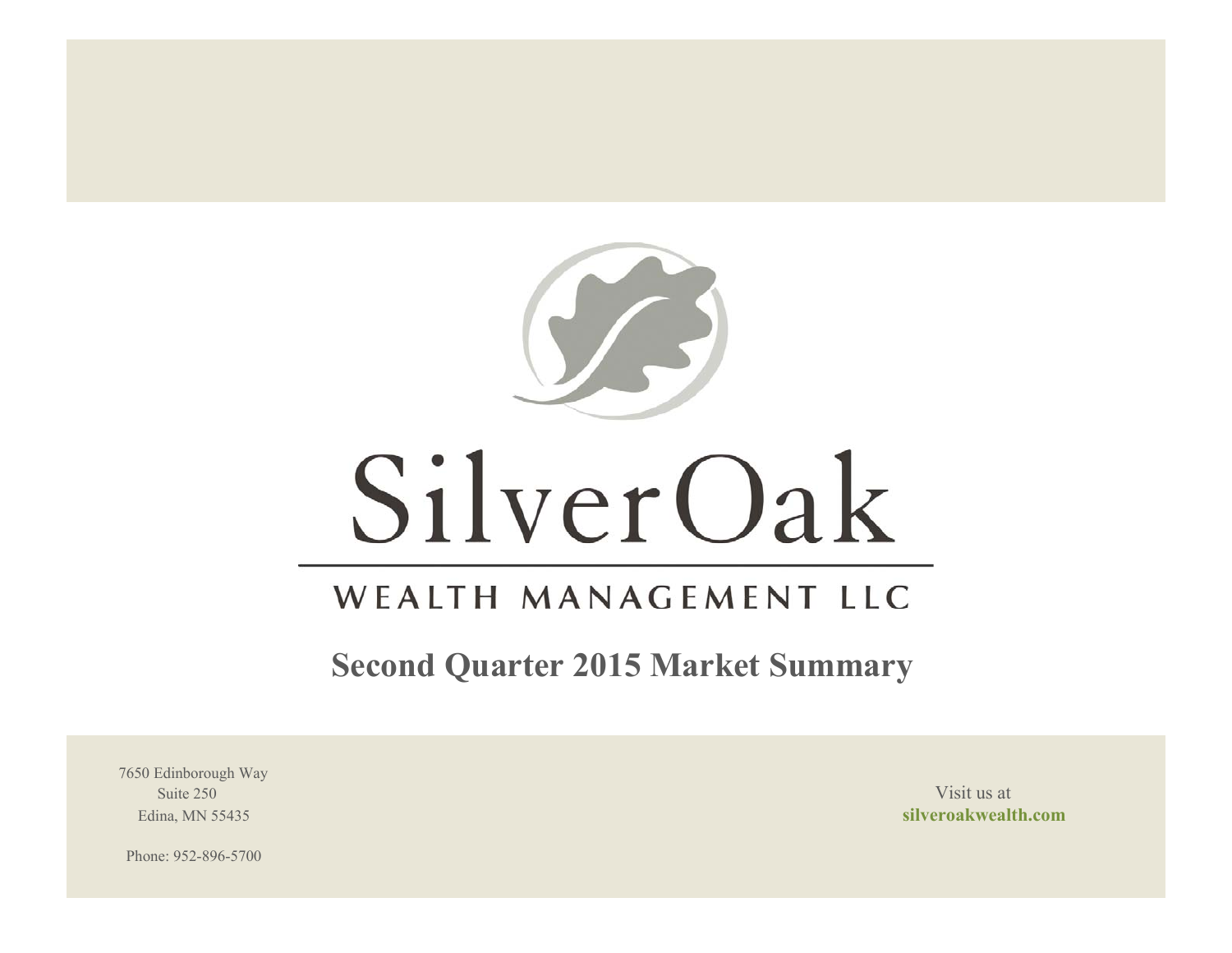# **Second Quarter 2015 Market Summary**

While many of us enjoyed the  $4<sup>th</sup>$  of July fireworks, Greece started another type of fireworks by decisively voting "no" on the austerity referendum and resoundingly rejecting the bailout terms. While we won't know the ultimate consequences for weeks or months to come, there is a strong possibility that Greece will be forced to exit the Eurozone and thus will no longer use the Euro currency. While there may be economic chaos in Greece for a period of time and some short-term volatility in the markets, we believe ultimately the global financial impact will be minimal.

Despite the recent volatility, the S&P 500 has shifted into neutral during the last six months, and generated a very modest 1% year-to-date return. The market's sluggishness is likely the result of investor focus on Greece and the anticipated increase in U.S. interest rates by the Federal Reserve Board. Investors appear to be ignoring the recent positive economic data and higher levels of M&A activity. The fact that the stock market is holding up as well as it has suggests that investors are relatively comfortable with current economic and market conditions.

While most equity categories are flattish thus far in 2015, interest sensitive categories were hit hard during the second quarter as a result of rising interest rates. Utilities declined roughly 10% year-to-date, while REITS dropped between 9 to 10%. In contrast, Healthcare remains a standout, while international and small cap stocks continue to out-perform US large cap stocks this year.

While stocks have shifted into neutral, bonds moved into reverse during the second quarter, snapping their positive trend over the previous five quarters. Bonds were negatively impacted by generally rising global interest rates during the quarter. The yield on the 10-year Treasury note rose to 2.34% from 1.93% at the end of the first quarter, while German 10-year bond yields rose to 0.74% from 0.18%.

Looking forward, investor perception of the U.S. economy and the more recent downturn in the Chinese markets will likely have much more impact on the global equity markets than the headlines regarding Greece. Though the U.S. economy has had a slow start to the year, recent economic data suggests that the U.S. economy is in the process of rebounding. While no "barn burner", this improvement looks to be driven by the U.S. consumer. However, corporate earnings are definitely off their highs and the strong U.S. dollar will likely continue to provide a headwind for large US multinational companies.

As mentioned above, there has been a very sharp selloff in the Chinese markets. To date, the Chinese economy has withstood the selloff but there are concerns this continued activity could negatively impact the Chinese economy and have further spillover effects on European exports to China and ultimately on the US economy. Though it is too early to determine if these concerns are valid, we will continue to monitor this situation.



# **Broad Market Index Returns Second Ouarter 2015**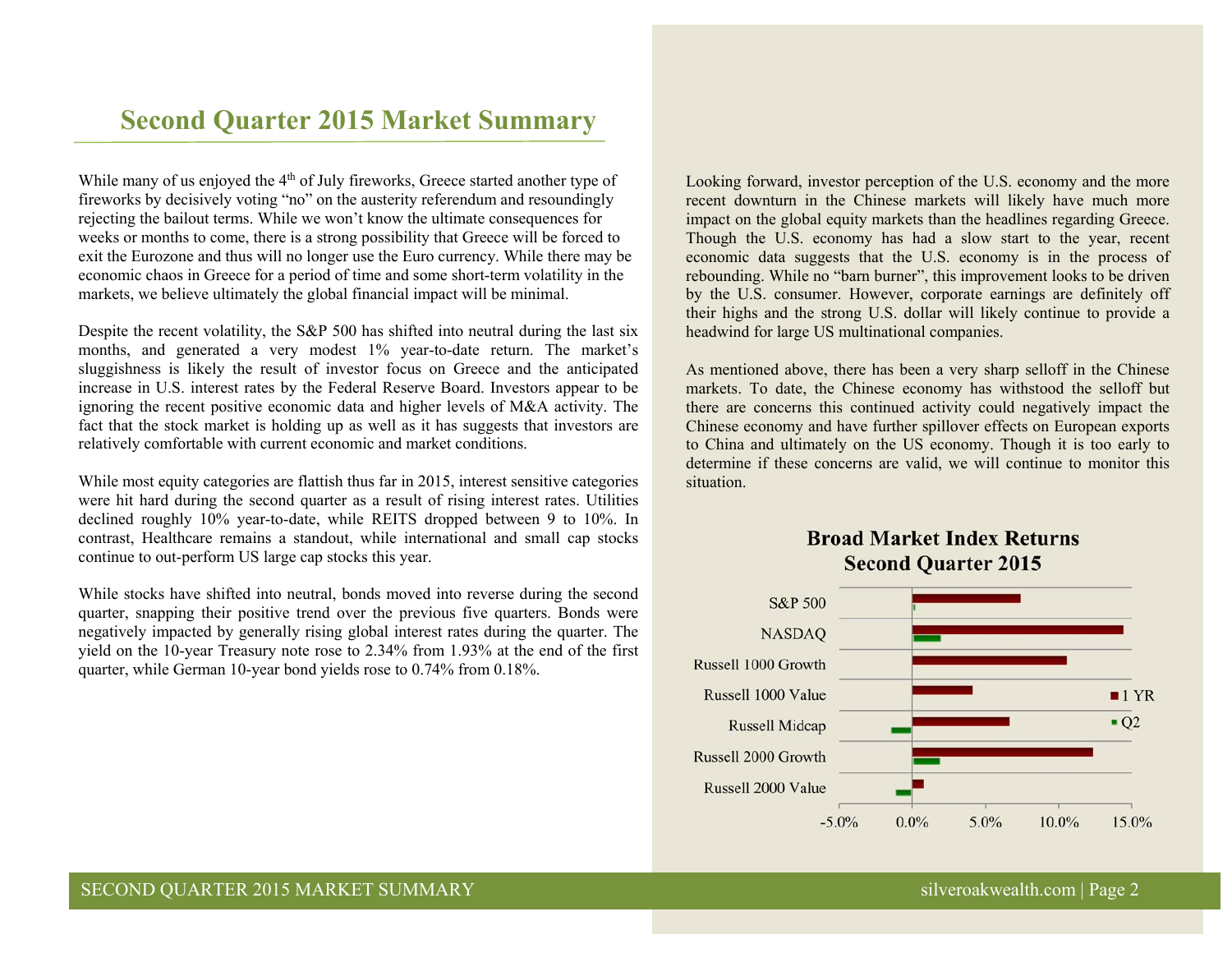# **HIGHLIGHTS**

#### **GDP**

- The Bureau of Economic Analysis released the third estimate of first quarter 2015 real GDP, an annual rate increase of -0.2% from the preceding quarter. This is the second year in a row in which GDP had negative growth in the first quarter.
- The University of Michigan Consumer Sentiment Index final reading for June was 96.1, which was an increase from May and the previous quarter. Consumer sentiment remains high as the labor market continues to improve.
- The ISM Manufacturing Index increased during the quarter from 51.5 in March to 53.5 in June. Similar to 2014, the ISM Index was weak at the start the year; however, it has rebounded throughout the year. Typically, when the ISM Index is above 55 it is bullish and when it is below 45 it is bearish.
- In June, the Conference Board Leading Economic Index increased 0.6% monthover-month to 123.6. The Index has been increasing gradually over the past year showing steady slow growth in the economy.
- The price of WTI Crude Oil was \$59.48 at the end of June, which is 24.6% higher than \$47.72 at the end of March. The price of Brent Crude Oil increased 12.3% in the quarter to \$60.31. The price of oil rebounded the past quarter after declining over 50% from the middle of 2014 through March 2015.
- In June, the headline CPI was an increase of 0.1% year-over-year, up from a decrease of 0.2% in April. Core CPI, which does not include food and energy, had a 1.8% increase. Inflation levels have remained low over the past year and have been less than historical averages and the Fed's 2% inflation target.

#### **HOUSING**

- Preliminary existing home sales increased in June with an annualized rate of 5.49 million units from 5.21 million units in March. The June annualized rate is 9.6% above the 5.01 million units in June 2014. Home sales have picked up over the past few months after stalling in 2014.
- Median existing home sale prices increased during the quarter. The preliminary prices for June were 6.5% higher than the levels of one year ago and have been trending up since the beginning of 2012.
- New home sales were flat on the quarter with a seasonally adjusted annual rate of 482k homes sold in June versus 482k in March. Home sales have rebounded from the lows of May 2010, when 280k new homes were sold. The past few months' new home sales growth have accelerated on a year-over-year basis.
- S&P Case-Shiller 20-City Home Price Index (seasonally adjusted) showed home prices rose 4.9% year-over-year in April.

## **EMPLOYMENT**

- The labor market slowed during June as nonfarm payrolls added 223,000 jobs in the month which was lower than expectations. In the second quarter, nonfarm payrolls averaged 221,000 jobs added per month which was more than first quarter's average of 195,000 jobs per month but was less than 284,000 recorded in 2Q 2014.
- The unemployment rate fell to 5.3% from 5.5% during the quarter.
- Initial Jobless Claims have been decreasing since 2009 and dipped to lows last seen in 1999.

#### **DOMESTIC CORPORATIONS**

- Corporate operating earnings had a poor 1Q 2015 and are expected to be impacted by lower oil prices and weaker foreign currencies. Operating margins remain near all time highs.
- Forward and trailing P/E multiples have been expanding since 3Q 2011 and are now above historical averages.
- The U.S. dollar was relative flat versus the euro and yen in the quarter after appreciating considerably during the previous three quarters. If the dollar remains strong, multinationals could see their earnings pressured due to their international exposures.
- The price of oil has decline by fifty percent over the past year. This has significantly hurt energy companies but lower prices should help other sectors that use oil as an input such as the consumer industries.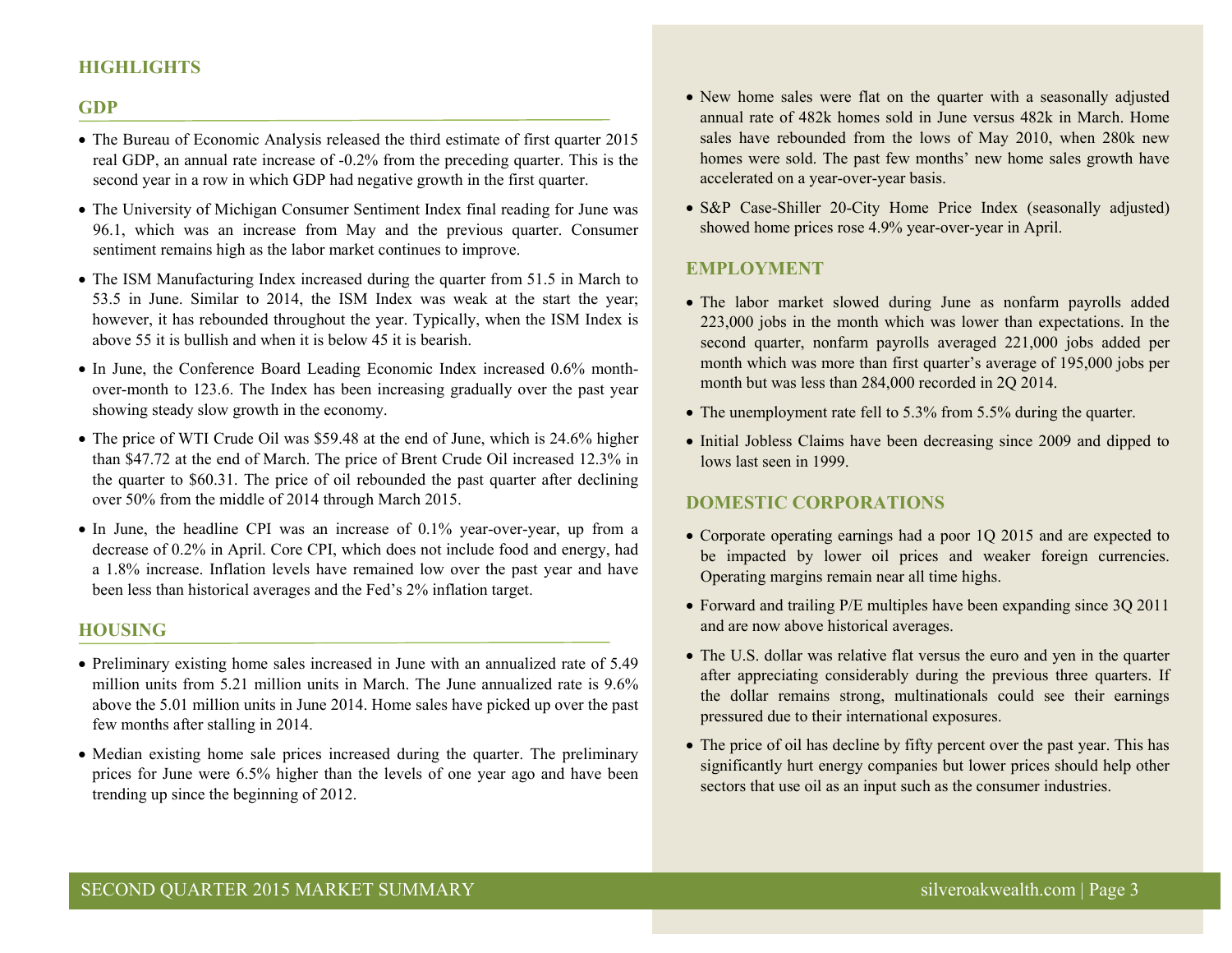## **FED POLICY**

- In June, the Federal Open Market Committee (FOMC) announced they will leave the federal funds rate at 0% to 0.25% percent. In their statement, the Fed noted the economy is expanding moderately and expressed they have seen progress towards their goals of maximum employment and inflation at 2%.
- The consensus view is the Fed will raise rates slightly before year end as economic data points towards a relatively stable and growing economy. However, with troubles in Greece, Puerto Rico and China some investors believe the rate hike may not occur until 2016.

#### **FIXED INCOME**

 The yields on longer-term Treasury securities increased quarter-over-quarter, while yields on very shorter-term Treasury securities were about flat causing the yield curve to steepen. On a historical basis, the yield curve is relatively steep due to the Fed holding down short term rates. A steep curve indicates market participants are not concerned about a recession over the next year.

# **Treasury Yields & Returns Second Ouarter 2015**



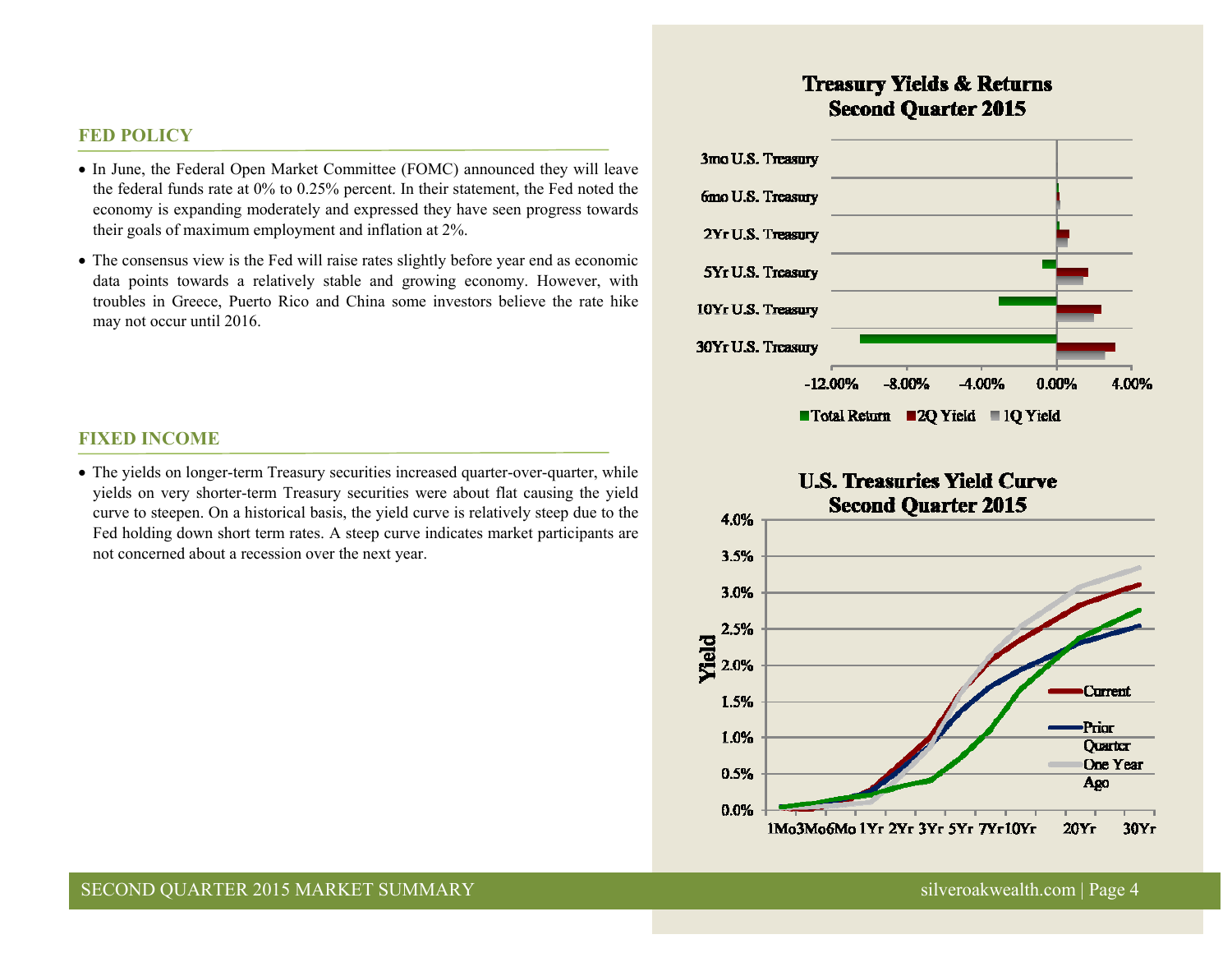# **FIXED INCOME (continued)**

- Yields in all fixed income sectors increased during the quarter. Fixed income yields remain low due to low interest rates and tight spreads. Returns were mostly negative across sectors, due to rising rates. The Barclays U.S. Aggregate was down almost two percent. Corporates were the worst performing sector while emerging market U.S. denominated debt had positive returns and was the best performing sector.
- Fixed income returns, going forward, are expected to be lower than historical averages as interest rates are starting at a very low level. Historically, future ten year fixed income annualized returns have been about the 10 year Treasury yield at the start of the period.

# **EQUITIES**

- For the past two quarters, international and emerging market equity returns were stronger than U.S. large capitalization stocks, which is a reversal from last year. In the U.S., small capitalization stocks performed better than U.S. large capitalization stocks. Growth continued to strongly outperformed value stocks across market capitalizations during the quarter.
- After multiple very strong years for the equity markets, returns are expected to be lower as earnings growth remains sluggish and valuations are slightly higher than average.

# **Fixed Income Yields & Returns Second Ouarter 2015**



# **Equity & Fixed Income Market Annual Returns**

■ Barclays US Agg Bond ■ S&P 500 ■ MSCI EAFE ■ MSCI EM

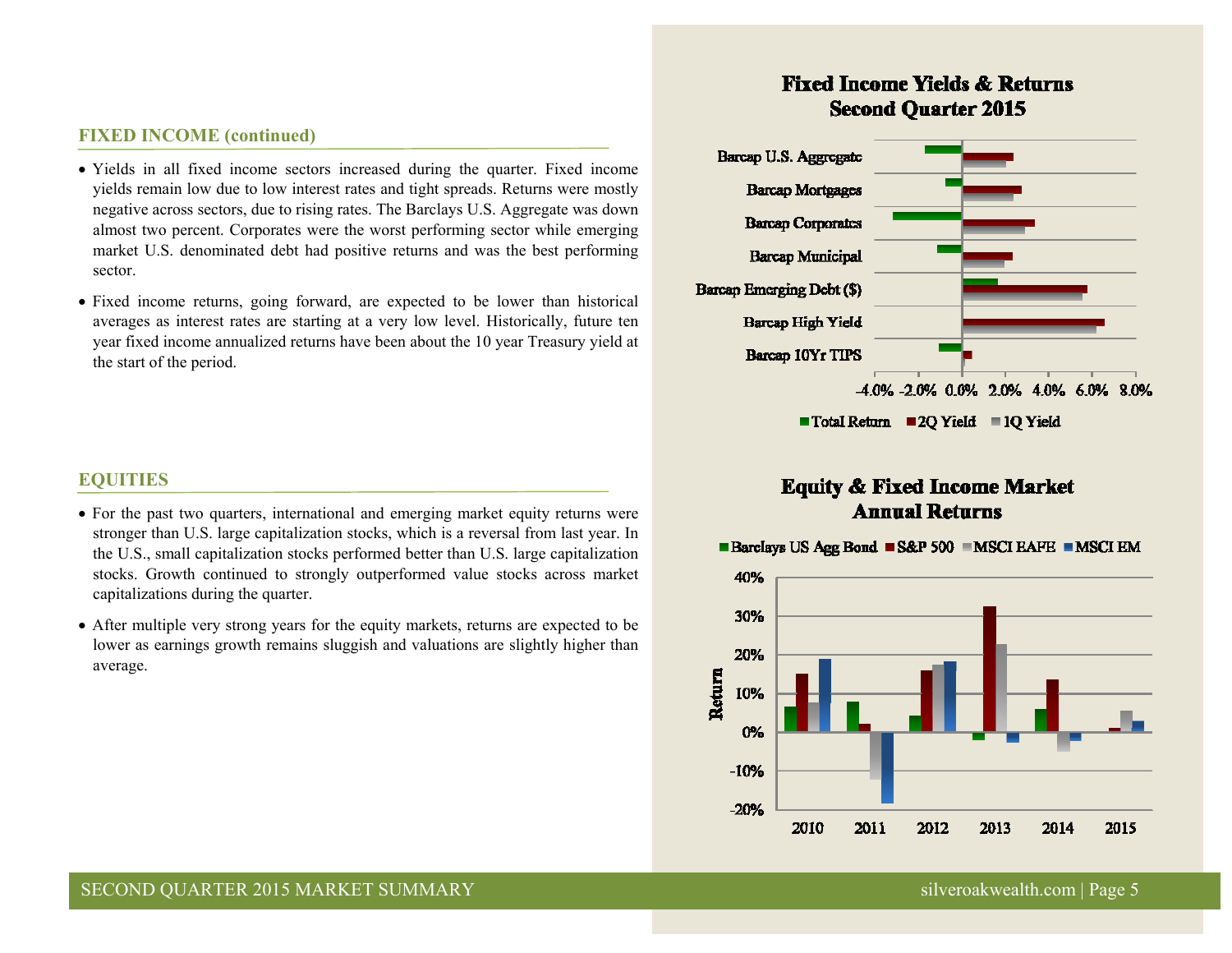# **INTERNATIONAL EQUITIES (continued)**

- Developed international stocks performed better than U.S. domestic equities. The MSCI EAFE index of international markets stocks increased 0.62% during the quarter. On a year-over-year basis, the EAFE is down 4.22%. Germany and Australia were the worst performing regions of the international developed markets during the quarter and Japan performed the best.
- During the quarter, emerging market stocks performed better than developed markets but emerging markets performed worse on a one year basis. The MSCI Emerging Markets Index increased 0.69% in the quarter and has a negative 5.12% return over the past year. Returns were stronger in Latin America and Eastern Europe than Asia as they recovered some of the large losses over the past year.
- Valuations are lower in developed international and emerging market equities; however, many regions are trying to recover from economic slowdowns or are going through structural changes.

# **DOMESTIC EQUITIES (continued)**

- The Russell 1000 Index of large capitalization stocks posted a total return of 0.11% during the quarter. On a year-over-year basis, the Russell 1000 Index has advanced 7.37%.
- Small capitalization stocks, as represented by the Russell 2000 Index, posted a total return of 0.42% during the quarter. On a year-over-year basis, the index has increased 6.49%.
- Energy, utilities and industrials were the worst performing sectors in the quarter while health care and consumer discretionary were the best performers. Energy companies have underperformed significantly as the price of oil decreased by 50% over the past year. The market leadership has been narrow with strong performances from certain industries within health care and technology.

# **Non-U.S. Equity Market Returns Second Ouarter 2015**



 $1YR = 02$ 

# **U.S. Equity Market Returns by Major Sector** (Securities in S&P 500, Second Quarter 2015)